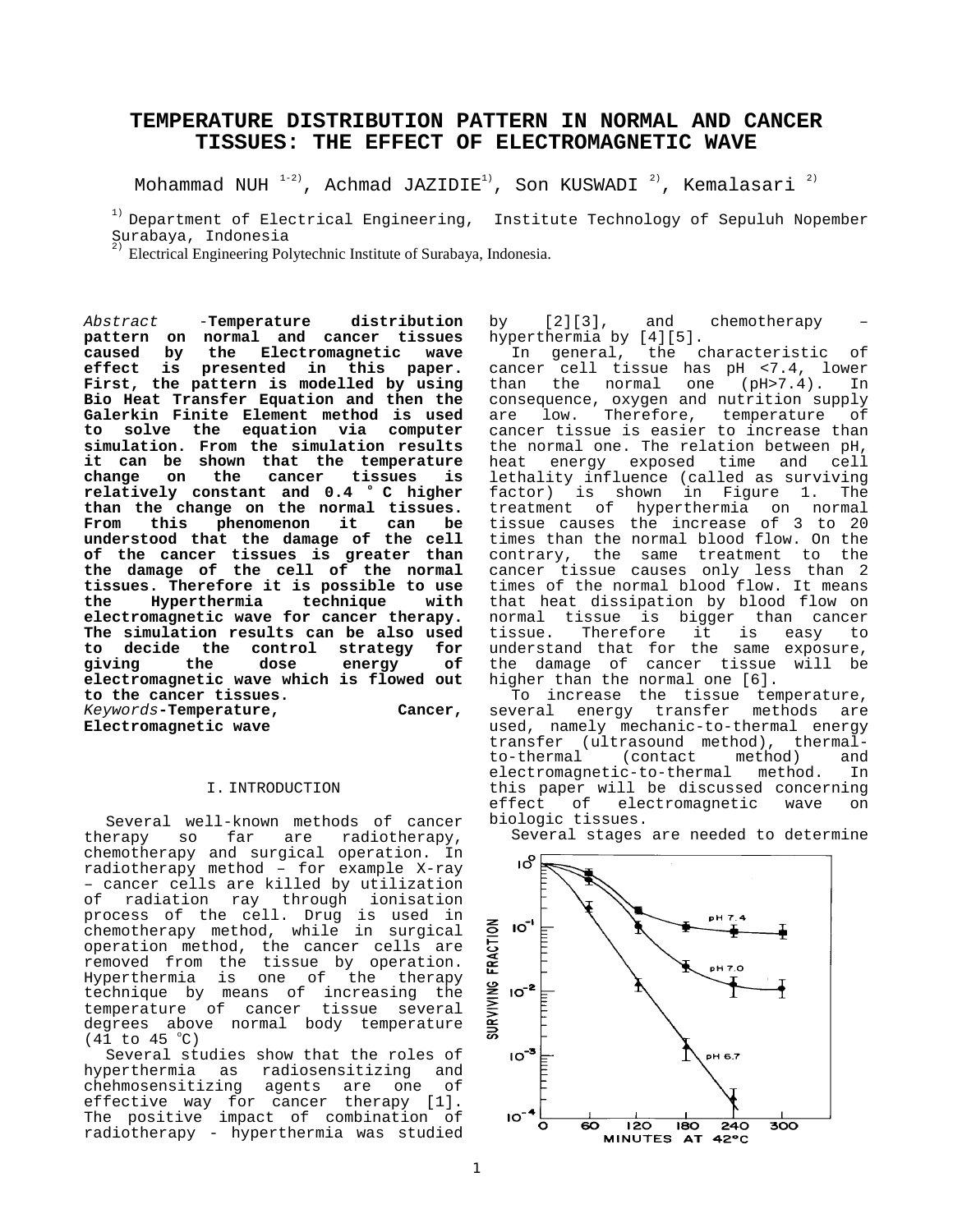| <b>Report Documentation Page</b>                                                                                                                                                                                                                                                            |                           |                                                    |                                           |  |
|---------------------------------------------------------------------------------------------------------------------------------------------------------------------------------------------------------------------------------------------------------------------------------------------|---------------------------|----------------------------------------------------|-------------------------------------------|--|
| <b>Report Date</b><br>25 Oct 2001                                                                                                                                                                                                                                                           | <b>Report Type</b><br>N/A |                                                    | Dates Covered (from to)                   |  |
| <b>Title and Subtitle</b>                                                                                                                                                                                                                                                                   |                           | <b>Contract Number</b>                             |                                           |  |
| Temperature Distribution Pattern in Normal and Cancer Tissues:<br>The Effect of Electromagnetic Wave                                                                                                                                                                                        |                           |                                                    | <b>Grant Number</b>                       |  |
|                                                                                                                                                                                                                                                                                             |                           | <b>Program Element Number</b>                      |                                           |  |
| <b>Author(s)</b>                                                                                                                                                                                                                                                                            |                           | <b>Project Number</b>                              |                                           |  |
|                                                                                                                                                                                                                                                                                             |                           | <b>Task Number</b>                                 |                                           |  |
|                                                                                                                                                                                                                                                                                             |                           | <b>Work Unit Number</b>                            |                                           |  |
| Performing Organization Name(s) and Address(es)<br>Department of Electrical Engineering Institute Technology of<br>Sepuluh Nopember Surabaya, Indonesia                                                                                                                                     |                           | <b>Performing Organization Report Number</b>       |                                           |  |
| <b>Sponsoring/Monitoring Agency Name(s) and Address(es)</b><br>US Army Research, Development & Standardization Group<br>(UK) PSC 802 Box 15 FPO AE 09499-1500                                                                                                                               |                           |                                                    | Sponsor/Monitor's Acronym(s)              |  |
|                                                                                                                                                                                                                                                                                             |                           |                                                    | <b>Sponsor/Monitor's Report Number(s)</b> |  |
| <b>Distribution/Availability Statement</b><br>Approved for public release, distribution unlimited                                                                                                                                                                                           |                           |                                                    |                                           |  |
| <b>Supplementary Notes</b><br>Papers from 23rd Annual International Conference of the IEEE Engineering in Medicine and Biology Society, October<br>25-28, 2001, held in Istanbul, Turkey. See also ADM001351 for entire conference cd-rom., The original document<br>contains color images. |                           |                                                    |                                           |  |
| <b>Abstract</b>                                                                                                                                                                                                                                                                             |                           |                                                    |                                           |  |
| <b>Subject Terms</b>                                                                                                                                                                                                                                                                        |                           |                                                    |                                           |  |
| <b>Report Classification</b><br>unclassified                                                                                                                                                                                                                                                |                           | <b>Classification of this page</b><br>unclassified |                                           |  |
| <b>Classification of Abstract</b><br>unclassified                                                                                                                                                                                                                                           |                           | <b>Limitation of Abstract</b><br>UU                |                                           |  |
| <b>Number of Pages</b><br>4                                                                                                                                                                                                                                                                 |                           |                                                    |                                           |  |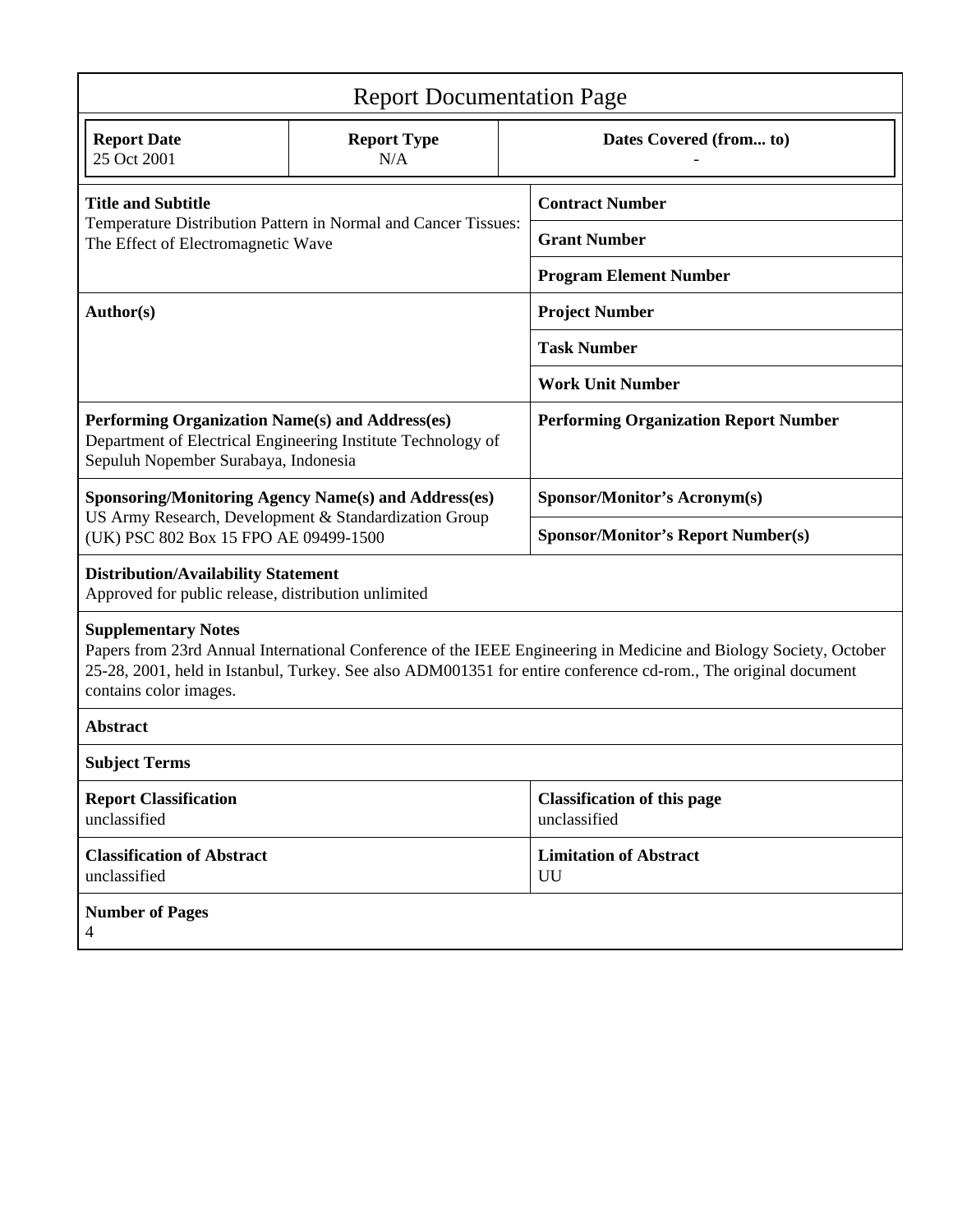pattern of temperature distribution caused by electromagnetic wave [7]; firstly is a model development to find Bio-Heat Transfer equation (BHT), that is derived with taking account the effect of internal factors such as conduction, convection (blood flow), electrical characteristic, and thermal characteristic of biological tissues; and external factors such as frequency of electromagnetic wave that used, distance of wave guide to surface of tissue, and power density of electromagnetic wave. Secondly, derive of Electromagnetic Wave Propagation (EWP) to determine electric field in biological tissues. And finally, is using Galerkin finite element method to solve the BHT and EWP.

Figure 1. Relationship between pH, time exposure and surviving fraction

### II. THERMAL MODELLING

If external energy supplied to human body, energy balance in human body (Q) can be expressed by:

 $Q = Q_p + Q_m + Q_b$ <br>(1)

 $w \textbf{i} + h$ 

 $Q_p$ : Thermal absorbed by biological tissues (human body)  $Q_{b}$  : Heat exchange with blood flow  $Q_{m}$  : Metabolic heat generation

Using Fourier law (heat transfer through conduction) and rate of temperature change in human body affected by electromagnetic energy transfer, therefore Bio Heat Transfer Equation (BHT):

$$
\rho_{t} c_{t} \delta T / \delta t = Q_{p} + Q_{m} + \nabla \bullet (k \nabla T) . Q_{b}
$$
\n(2)

where :

 $\rho_{t}$  = tissue density [kg/m<sup>3</sup>]  $c_t =$  tissues heat capacity [J/kg  $°C$ ] k = thermal conductivity [W/m ºC]  $Q_p$ =tissue absorption rate from external source [W/m<sup>3</sup>]  $Q_m$ =rate of metabolic heat generation  $[W/m^3]$ = rate of heat exchange with blood.  $\left[\,\mathrm{\bar{W}}/\mathrm{m}^3\,\right]$ 

Under an assumption that the system at the steady state condition and the heat generated by metabolic process is ignored, the heat transfer affected by convection (blood flow):

$$
Q_{b} = - m_{b} \rho_{b} \rho_{t} c_{b} (T - T_{b})
$$

Where are  $m_h$  is rate of blood mass and  $T<sub>b</sub>$  is arterial blood temperature that inflow to zone treated. Because blood inflow to zone treated, initially at arterial temperature  $T_b$  that assumed equally to normal temperature of body, therefore  $T_b$  is zero. Meanwhile the heat absorbed by biological tissue is given by the following:

$$
Q_{p} = \frac{1}{2} \sigma |E|^{2}
$$

With E is the intensity of the electric field and  $\sigma$  is the electric conductivity of the biological tissue. The BHT equation now become:

$$
\nabla \bullet(k\nabla \quad T) \quad -\alpha \quad T \quad + \quad \frac{1}{2} \quad \sigma \quad |E| \quad ^2 \quad = \quad 0
$$

with:  $\alpha = \rho_t \rho_b c_b m_b$ 

In order to know pattern of the<br>temperature distribution on the temperature distribution on biological tissue, firstly intensity of the electric field to be computed using Maxwell equation as the following:

$$
\nabla^2 \mathbf{E} + \gamma^2 \mathbf{E} = 0
$$
  
(6)

with:

 $γ^2$  =ω <sup>2</sup> μ ε<sup>\*</sup> γ = constant of propagation. ε∗ = complex permittivity

#### III. GALERKIN FINITE ELEMENT

The use of electromagnetic wave on the biological tissue will generate the<br>electric field at the tissue. The electric field at the tissue. intensity of the electric field is obtained by solving equation (6) and the Galerkin finite element method is used to solve equation (6) as the following. First, equation (6) is written as the following form.

$$
\begin{array}{l} n\\ \sum\limits_{j=1}^{n} \left(\int\limits w_j\right)\left(\nabla^2\right)E\ +\ \gamma^2\ E\ )\ dA\ =\ 0\\ \end{array}
$$

Where  $w_i$  is the weighting factor; j is the number of element; and n is the number of the node. Since in the Galerkin finite element method the weighting factor is equal to the shape function  $(w=\phi)$ , the following matrix equation is obtained for each node.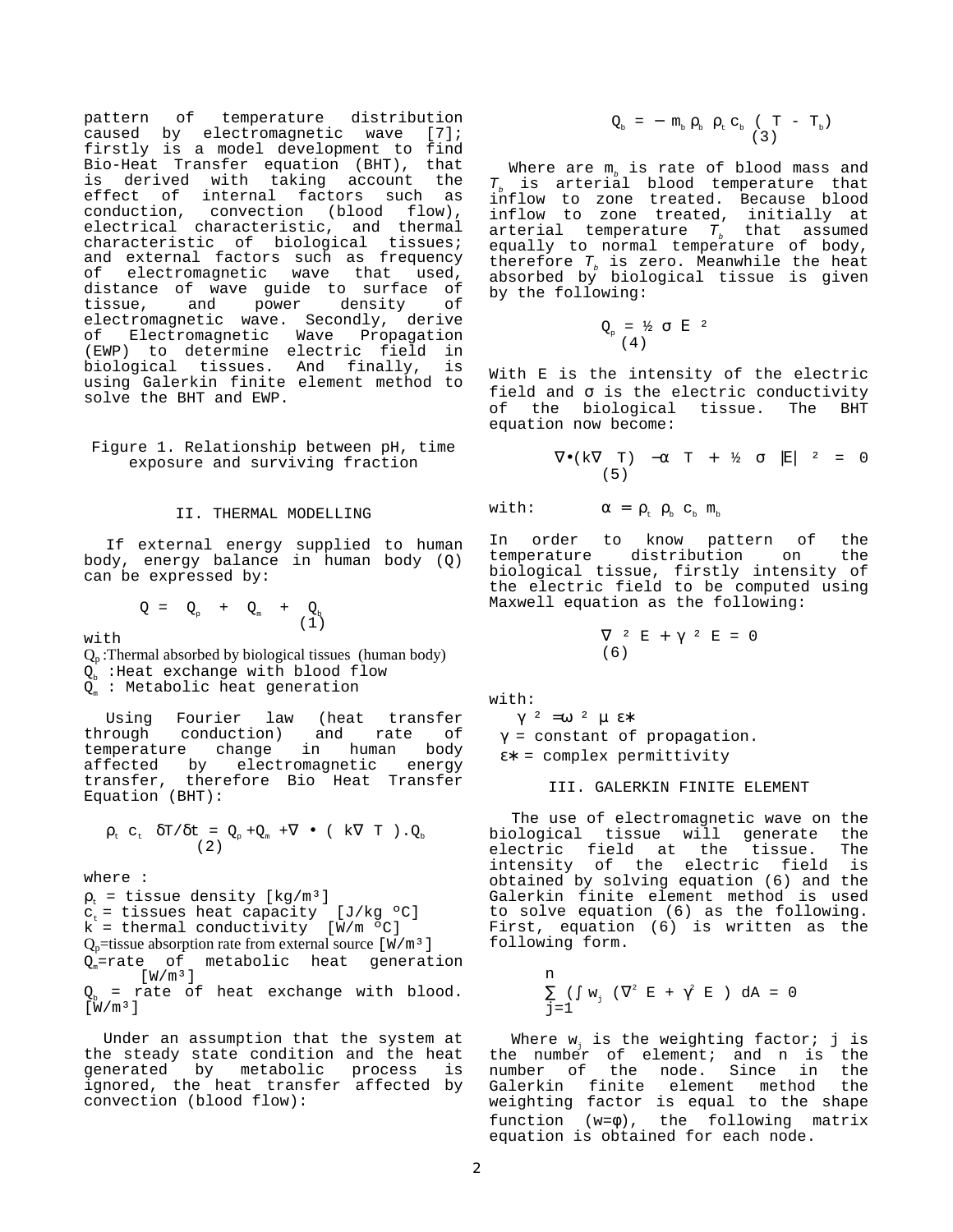$$
[K] \qquad [E] \qquad = \qquad [D]
$$

with: 
$$
[K] = [A] + [B]
$$
  
\n $[A] = \int (\nabla \phi)^T (\nabla \phi) dA;$   
\n $[B] = - \int \phi^T \gamma^2 \phi dA;$   $[D] = \int \phi (\nabla E)^T$   
\n $n dL$ 

Second, after the intensity of the electric field is obtained, then using the same method the temperature distribution pattern can be obtained through the solution of the matrix form of equation (5).

$$
[\mathbf{K}] [\mathbf{T}] = [\mathbf{E}]
$$
 (8)

with :  $[K] = [F] + [B]; [E] = [C] + [D]$  $[F] = \int (\nabla \phi)^T k \nabla \phi dA; [B] = \int \phi^T \alpha \phi$ dA;  $[C] = \int \frac{1}{2} \phi \sigma [E]$  <sup>2</sup> dA;  $[D] = - \int q^T n \phi$  $dL$ 

Hence, the temperature distribution pattern as a side effect of using the electromagnetic wave on the biological tissue is obtained by solving equations (7) and (8) via simulation [8].

#### IV. RESULTS

The hyperthermia technique was simulated on the thigh tissue with the finite element grid as shown in Fig. 2 using the following parameters:

Time: 30 minute

Frequency: 915 MHz

The distance between the applicator and the object therapy (cancer zone): 1.5 cm.

Figures 3, 4 and 5 show the simulation results of the real part, imaginary part and the magnitude of the electric field as a function of the node, respectively. It should be noted that the nodes  $1 \sim 13$ represent the skin layer, the nodes 14 ~ 25 represent the boundary between the skin and the fat layers, the nodes 25  $\sim$ 63 represent the fat layer, the nodes 39  $\sim$  46 show the muscles, the nodes 47  $\sim$ 49; 56 ~ 58; 65 ~ 66 represent the bone and the nodes  $67 \sim 80$  represent the cancer tissue.

From the simulation results, it can be seen that there is a significant change of the real part, the imaginary part and the magnitude of the electric field at the nodes 1 ~ 10 (the skin layer). This is caused by the big enough absorption of the external energy at the skin layer. Meanwhile, the electric field at

the node  $60 \sim 80$  (the cancer tissue) is relatively homogenous and constant.

On the other hand, the temperature<br>distribution as a side effect of as a side electromagnetic wave is shown in Fig. 6. From this figure, it can be seen that the temperatures at the skin layer and at the boundary between the skin and the fat layers change very fast. The highest temperature occurred at these layers. Meanwhile, the changing of the temperatures at the fat, the muscle and the bone layers are not so high, moreover, almost constant. It means that the skin layer and the boundary between the skin and the fat layers are very sensitive for the heat over-accumulation that might cause burning these tissues.

It also can be seen from Fig. 6 that the increasing of the temperature at the cancer tissue is relatively constant and higher than the increasing at the bone layer (the nodes  $47 \sim 66$ ). It means that the temperature at the cancer tissue is relatively homogenous and it makes possible for occurring the damage of the tissue.



Figure 2. Grid of finite element on thigh tissue

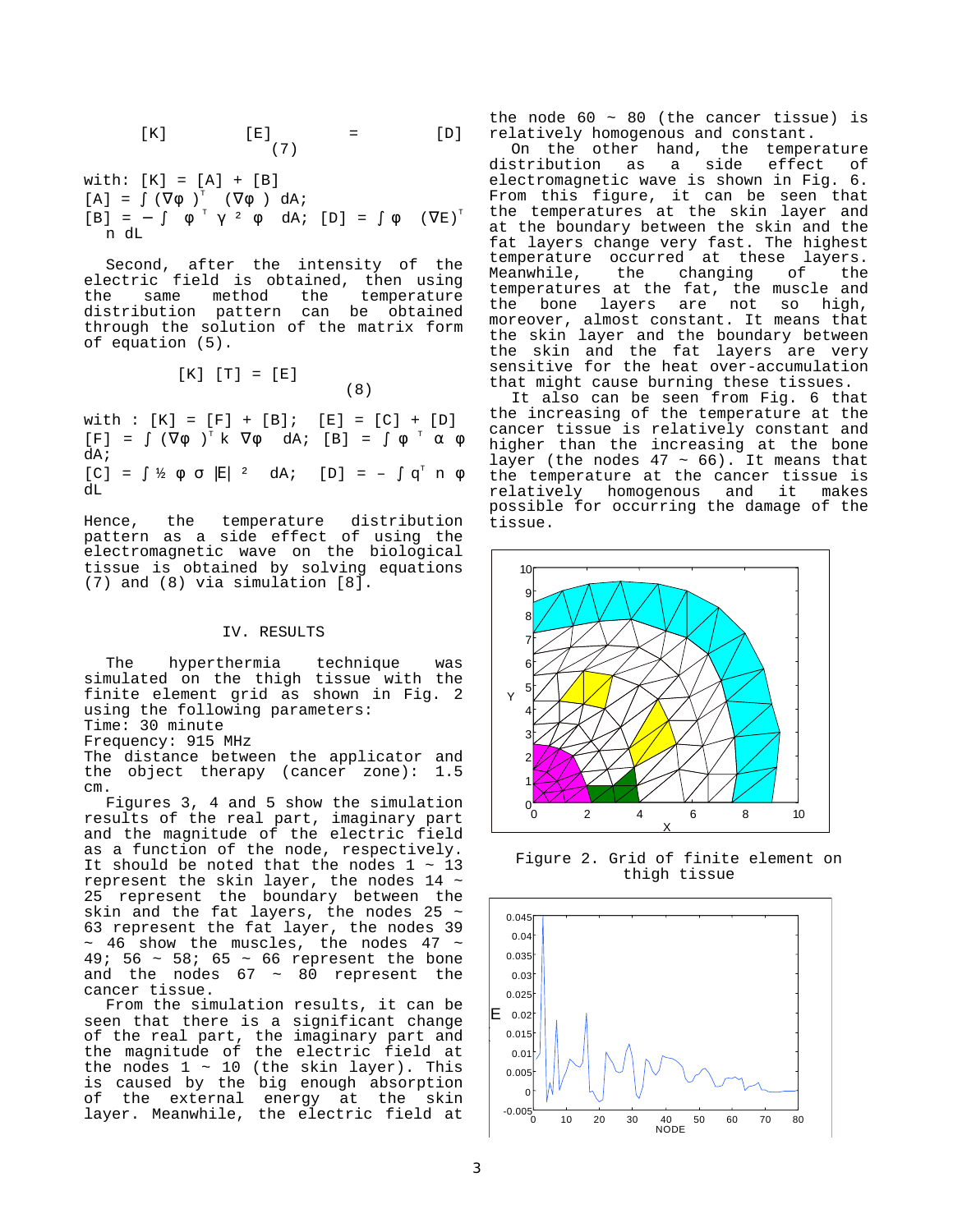Figure 3. Real part of Electric field



Figure 4. Imaginer Part of Electric Field





Figure 5. Magnitude of Electric Field

Figure 6. Temperature Distribution effect of Electromagnetic wave

#### V. CONCLUSION

The temperature distribution pattern of the hyperthermia technique is affected by several factors such as:<br>conduction, convection (blood flow), convection (blood flow), thermal and electrical properties of the biological tissue, energy absorption of the biological tissue, the electrical field that occurred at the biological tissue and the thermal regulation system in biological tissue. On the other hand, the electric filed at the biological tissue is affected by several factors such as: the distance between the applicator and the biological tissue,<br>the shape of the applicator, the the shape of the applicator, the frequency of the electromagnetic wave, conductivity and permittivity of the tissue.

The high enough temperature change (about 44.8 °C) occurred at the boundary between the skin and the fat layers. This high temperature change might burn the tissue. Therefore a protocol for<br>therapy that could reduce the therapy temperature change is needed.

The increasing of the temperature at the cancer tissue is relatively constant<br>and higher (about  $0.4 \degree C$  ) than the and higher (about  $0.4 \degree C$  ) then increasing at normal tissue. increasing at normal tissue. This<br>phenomenon means that the heat phenomenon absorption rate at the cancer tissue is greater than the rate at the normal<br>tissue, so that the possibility of tissue, so that the possibility of occurring the cell destruction at the cancer tissue is greater than the possibility at the normal tissue. The results provide a justification of using the hyperthermia technique for cancer therapy.

#### ACKNOWLEDGMENT

This work is a part of "Hibah Team" Research (Batch IV), University Research for Graduate Education (URGE) Project, Ministry of National Education, Indonesia, 1999-2000.

## REFERENCES

[1] Seegenschmiedt H, Review on Clinical Experience using Interestetial Microwave<br>Hyperthermia Technique, COMAC-BME Hyperthermia Hyperthermia, Hyperthermia Bulletin, No 9, February, 1992<br>[2] Sapareto, SA.,

[2] Sapareto, SA., Hopwood, L.E, and Dewey.,W.C Cell Killing and the